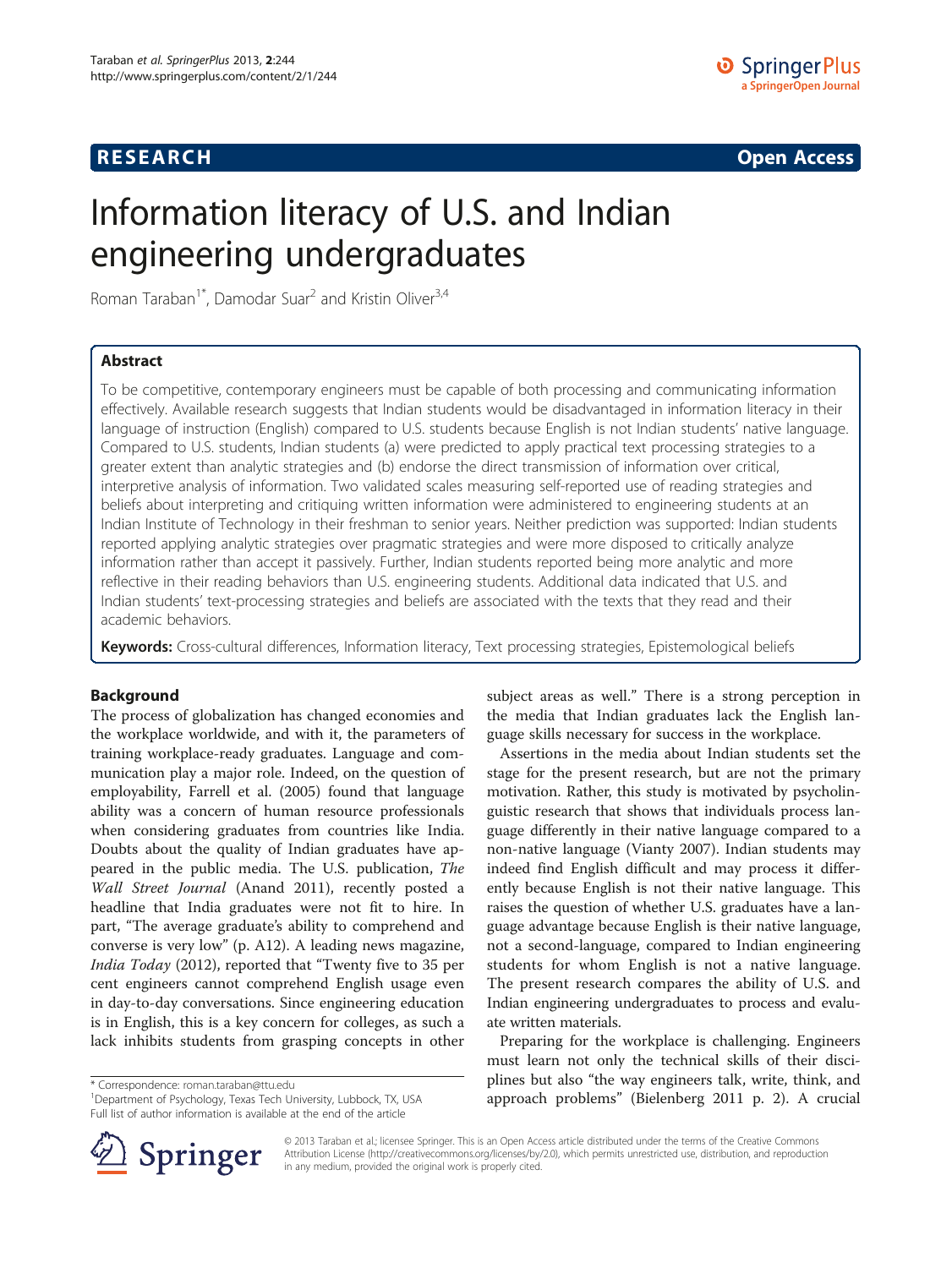element of academic training involves developing the ability for critical and creative thinking (Pavelich and Moore [1996\)](#page-11-0). Educators stress the importance of processing information in a deep rather than in a superficial manner, which is termed *information literacy* in this paper. Information literacy refers to skills, attitudes, knowledge, and a range of ways of processing information (Starkey et al. [2006\)](#page-11-0). Processing information is intricate and complex (Shuman et al. [2005](#page-11-0)), and requires an ability to think critically and creatively (MacAlpine and Uddin [2009](#page-11-0)). Processing of written information (a) is guided by a person's beliefs about the role and purpose of written information, here referred to as epistemological beliefs, and (b) requires applying metacognitive strategies to guide the mental processes of comprehension and analysis. The constructs of epistemological beliefs and metacognitive strategies are used to compare U.S. and Indian engineering students in this paper.

## Epistemological beliefs

The information that a person gains from text depends in part on what the person thinks he or she should gain from the text. Research has shown that individuals hold different expectations about the knowledge they will gain (Mason et al. [2006](#page-11-0); Schraw [2000](#page-11-0)). Some individuals regard the author as an authority and expect text to communicate reliable facts. Others regard reading as a constructive process in which readers take an active role in their comprehension of the material by questioning, evaluating, and responding to the author (Wyatt et al. [1993](#page-11-0)). Readers' expectations regarding written sources of information and their responses to that information define their epistemological beliefs (Schraw [2000](#page-11-0)). A person will negotiate the text differently depending on those beliefs. Individuals' epistemological beliefs determine whether they will actively process information in a critical and analytic manner or whether they will passively depend on the author to communicate information factually and reliably.

Epistemological beliefs assess two kinds of beliefs about the purpose of text: (a) *transmission* and (b) *trans*action (Schraw [2000](#page-11-0)). Transmission beliefs treat text as a means of direct communication between author and reader, without interpretation (e.g., an item from the transmission subscale: The main purpose of reading is to understand what the author says). If readers hold this view, they expect the author to communicate factual information in a direct fashion. The author is the authority. Transaction beliefs emphasize the construction of knowledge by individuals (e.g., an item from the transaction subscale: I enjoy interpreting what I read in a personal way). When readers adopt a transaction model, they develop a dynamic response to the author and take an active role in the construction of meaning, drawing

on personal experiences, and critiquing the author's message. These readers are not passive; rather, they actively interact with and respond to the author.

## Metacognitive strategies

Research has shown that text comprehension depends on directed cognitive effort to regulate text processing (Bazerman [1985](#page-10-0); Pressley and Afflerbach [1995](#page-11-0); van den Broek [1994;](#page-11-0) Wyatt et al. [1993\)](#page-11-0). Skilled readers apply multiple strategies in a purposeful manner. These include setting reading goals, varying reading style according to the relevance of the text to reading goals, jumping forward and backward in the text to find information relevant to reading goals, making predictions about what the author will say, paraphrasing, explaining, and interpreting the text, and constructing summaries and conclusions. Skilled readers know multiple strategies and also know when to apply them (Garner [1987](#page-11-0), [1990\)](#page-11-0).

Metacognitive strategies incorporate two subscales: analytic and pragmatic strategies (Taraban et al. [2004](#page-11-0)). The analytic subscale measures cognitively-based strategies related to processes like inference and evaluation (e.g., an item from the analytic subscale: As I am reading, I evaluate the text to determine whether it contributes to my knowledge and understanding of the subject). The pragmatic subscale measures action-based strategies that a student applies in order to remember or later find information (e.g., an item from the pragmatic subscale: *I make* notes when reading in order to remember the information). The analytic and pragmatic approaches relate to characteristically different cognitions related to comprehension.

## Information processing by non-native and native speakers

Research studies suggest that reading text in a nonnative language affects information processing, specifically in reducing critical thinking. Vianty ([2007](#page-11-0)) explored the difference in students' use of metacognitive reading strategies in their native language, Bahasa Indonesia, and their second language, English. Participants completed the Metacognitive Reading Strategies Questionnaire (MRSQ – See Appendix [A](#page-9-0)) in English and Bahasa Indonesia after completing a reading test in English and Bahasa Indonesia, respectively. The results showed that there was a difference in the types of metacognitive reading strategies employed while reading academic material in each of the two languages. Students used analytic strategies more in Bahasa Indonesia than English. Analytic strategies are associated with deep understanding of the material. Conversely, use of pragmatic strategies was higher when reading in English.<sup>a</sup> Pragmatic strategies are used to highlight and underline important information in a text to remember it and to make it easier to find later. In that sense, pragmatic strategies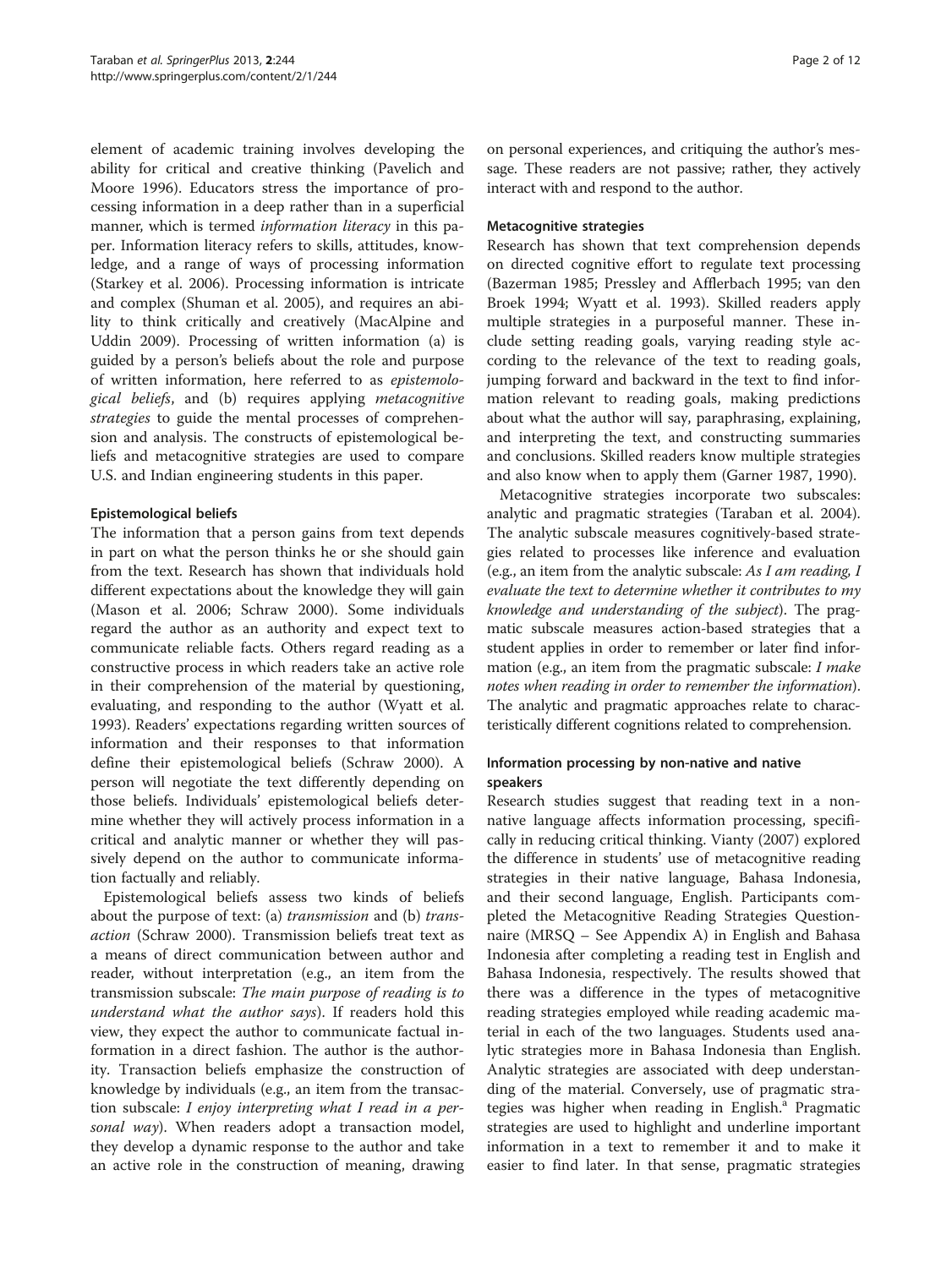assist in the basic selection, organization, and encoding of information. Razi ([2010](#page-11-0)) administered the MRSQ to Turkish students before and after they participated in a study involving training in metacognitive strategy use. Of interest here were the pretest scores. Consistent with the data from Vianty ([2007](#page-11-0)), Turkish students reading in English reported using pragmatic strategies more frequently than analytic strategies.<sup>b</sup> Hayati and Shariatifar ([2009](#page-11-0)) conducted a study with Iranian undergraduates who were learning English as a foreign language. After briefly training the students to apply knowledge mapping (i.e., a variant of concept mapping) or an underlining strategy, the researchers administered a reading comprehension test in English. The results showed significantly higher comprehension scores for students trained to use an underlining strategy (a pragmatic strategy in the MRSQ) compared to those trained to use knowledge mapping, suggesting that processing in a non-native language benefitted more from applying pragmatic strategies than analytic strategies. Together, these results indicate that information processing in a second language may be challenging and evokes basic and practical steps to comprehend and retain information more than the analytic and critical thinking processes readers would apply when reading in their native language.

Taraban ([2011\)](#page-11-0) examined metacognitive strategy use and epistemological beliefs in native-speaking engineering majors in the U.S. Consistent with the data of Vianty ([2007](#page-11-0)) for processing in Bahasa Indonesia (the native language), analytic strategy use predominated over pragmatic strategy use. From freshman to senior years there was a small but significant increase in the use of metacognitive strategies. Taraban [\(2011\)](#page-11-0) also showed that U.S. students express increasingly weaker transaction beliefs and increasingly stronger transmission beliefs, from freshman to senior years. This shift presumably reflects students' need to focus on the factual nature of engineering and the direct transmission of information through reliable sources as they advance through training during their freshman to senior years.

## A cross-cultural study

The purpose of the present research was to apply the same constructs as those used by Taraban [\(2011\)](#page-11-0) to a sample of Indian engineering students in order to examine information literacy from a cross-cultural perspective. The language of instruction in Indian universities is English; however, this is not typically the native language (the mother tongue) of the students. Indeed, India is home to several hundred languages. Hindi is the most widespread language. In the 2001 census, only 226,000 out of over one billion individuals (0.02% of total population) claimed Indian English as their native language. There were six hypotheses:

- 1. Based on previous research (Hayati and Shariatifar [2009;](#page-11-0) Razi [2010;](#page-11-0) Vianty [2007](#page-11-0)), we hypothesized that self-reports of pragmatic strategy use would predominate over reports of analytic strategy use for Indian students because these students used English in their academic work, which is not their native language.
- 2. For the same reason, we hypothesized that Indian students would report applying pragmatic strategies relatively more frequently than U.S. students.
- 3. Further, we hypothesized more growth in the reported use of both strategies by Indian students compared to U.S. students. Specifically, in countries like China, India, and the U.A.E, where there is a need to learn reading and writing for engineering in a non-native language (Bielenberg [2011](#page-10-0)), there is simply more room for growth and the possibility of larger effects over time. Hypotheses for the application of transmission and transaction beliefs follow on the logic of the

previous hypotheses. By theory, transaction thinking is expressed and developed by engaging materials in an analytic and critical fashion.

- 4. To the extent that Indian readers are generally constrained to read academic materials at a pragmatic level, with English as their second language, we hypothesized that Indian students would affirm transmission beliefs more strongly than transaction beliefs, compared to a U.S. sample.
- 5. Conversely, U.S. students reading in their native language have more opportunities to apply transaction strategies; therefore, we predicted that U.S. students would exceed Indian students in their affirmation of transaction beliefs.
- 6. Based on the findings in Taraban [\(2011\)](#page-11-0) that engineering students become more transmissionoriented from freshman to senior years, we further hypothesized that Indian students would replicate that pattern, due to comparable academic constraints in their development as engineers.

In Taraban [\(2011\)](#page-11-0), the pattern of results was linked to the specific demands for information processing imposed on students through the curriculum and on students' academic reading materials and activities. The Indian data in this study will be examined with an identical focus on students' academic reading materials and activities.

## Method

## **Participants**

Three hundred thirteen students at an Indian Institute of Technology (IIT) participated in this study voluntarily and without compensation. These students represented a convenience sample.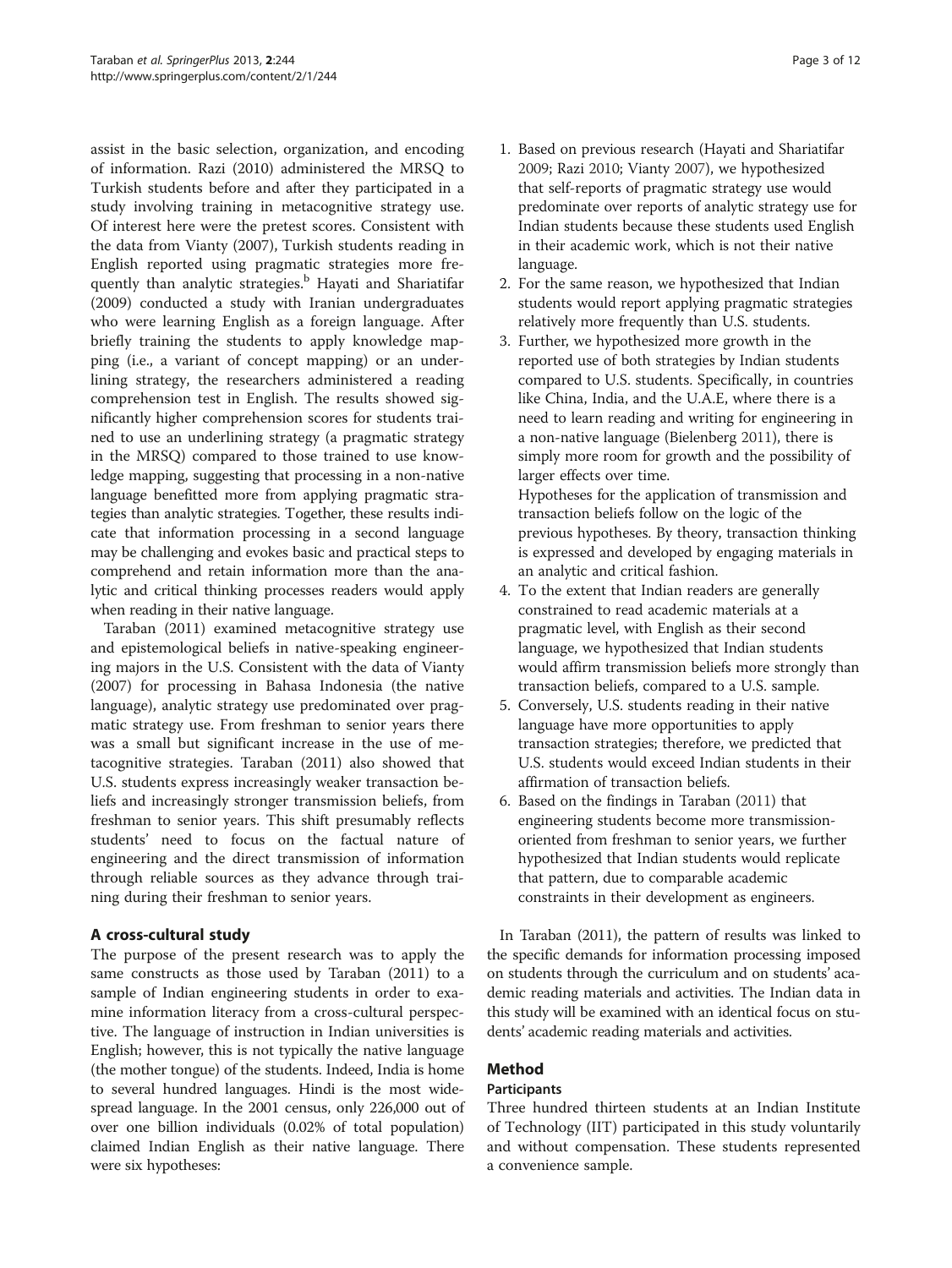In order to examine differences across freshman through senior levels, participants were classified based on completed credit hours: 0–50: freshman, 51–100: sophomore, 101–150: junior, 151 or more: senior. These ranges were confirmed by IIT faculty and are due to heavy course loads at IITs and concomitant long hours in lecture. The sample included 106 freshman, 86 sophomores, 50 juniors, and 71 seniors. The comparison sample (Taraban [2011](#page-11-0)) consisted of 410 engineering majors drawn from two large public research universities, Texas Tech University ( $n = 290$ ) and the University of Wyoming ( $n = 120$ ), which are in the southwest and west regions of the U.S., respectively. Both institutions have well-established engineering programs. The sample included 108 freshman, 93 sophomores, 102 juniors, and 107 seniors. There were 40 females in the Indian sample and 53 in the U.S. sample.

None of the participants was asked to report his or her native language, thus we can only report general statistics. Among Texas Tech engineering majors, 94 out of 2971 (3%) reported being non-resident aliens (Data were not available for the University of Wyoming). Thus, it appears that only a very small percentage of the U.S. sample was likely to be non-native English speakers. Hardly anyone in India is a native speaker of English. However, of the IIT applicants in 2011, about 60% were from English-medium schools, which are schools that use English as the medium of instruction where English is not the native language of the students. This suggests that a significant proportion of IIT students may have a working knowledge of English.

## Materials

The Reader Belief Inventory (RBI; Schraw [2000\)](#page-11-0) and the Metacognitive Reading Strategies Questionnaire (MRSQ; Taraban et al. [2004\)](#page-11-0) were two psychometric instruments used to gather the primary data. The two instruments provided different measures of information literacy. Within the psycholinguistic theories underlying these two instruments, beliefs and attitudes about text, as measured by the RBI, are conceptually distinct from the specific actions that individuals take in order to better comprehend text, as measured by the MRSQ. Further, measures of epistemological beliefs and metacognitive strategies apply to expository texts, which are the kinds of texts encountered in an engineering curriculum. Metacognitive strategies assist in constructing and using a coherent representation of information, including expository information, as evidenced, for example, in their applications in reading physics texts (Bazerman [1985](#page-10-0)). Similarly, Dai and Wang [\(2007\)](#page-10-0) showed that epistemological beliefs are predictive of comprehension of expository texts. Therefore the two measures are appropriate for measuring text processing among engineering students. Finally, prior research has shown that the MRSQ and RBI subscales are relatively independent, and individuals can have any combination of high and low scores on the subscales.

The MRSQ included 20 items and RBI 11 items. The items for both scales are presented in Appendix [A.](#page-9-0) Both scales used a 5-point Likert scale. The rating scale for the MRSQ, which measured frequency of strategy use, was specified as follows: *I use this strategy* 1-Never, 2- Rarely, 3-Sometimes, 4-Often, 5-Always. A sample item reads: I make notes when reading in order to remember the information. The rating scale for the RBI, which measured a person's response to a statement, was specified as follows: My response to this statement: 1-Strongly Disagree, 2-Disagree, 3-Neutral, 4-Agree, 5-Strongly Agree. Prior to administering the questionnaire, the researcher met with a group of five graduate students in the Department of Humanities and Social Sciences at the Institute who evaluated the questionnaire for comprehensibility and appropriateness. The suggestions were to include an example question and response and to change GPA to CGPA in the questions. The latter term, used in India, represents a student's cumulative grade-point average. In order to preserve paper at the IIT, the researcher was encouraged to reduce the number of questionnaire pages by making the format of the questionnaire more compact. In order to assure the equivalence of the U.S. and Indian formats, an independent experiment was subsequently conducted, comparing mean ratings for both formats. There were no significant differences in students' ratings related to format for the RBI or MRSQ. Therefore, differences between U.S. and Indian students could not be attributed to the questionnaire formats. A detailed description of the experiment involving formats can be found in an additional file (see Additional file [1](#page-10-0)).

## Procedure

Participants were recruited through undergraduate engineering courses with the prior permission of the instructor. There was an attempt to target courses at every level from freshman through senior. The data were collected in a classroom setting. Students completed a consent form and were assured that their responses were confidential and would not affect their course grades. They then voluntarily completed English versions of the MRSQ and RBI. Four versions of each questionnaire were used, and the order of the MRSQ and RBI was counterbalanced across participants in order to eliminate spurious effects in the data due to a specific ordering of questions. Participants also responded to several demographic questions, questions about the amount of time spent reading and and completing homework activities, and an open-ended question about recent things they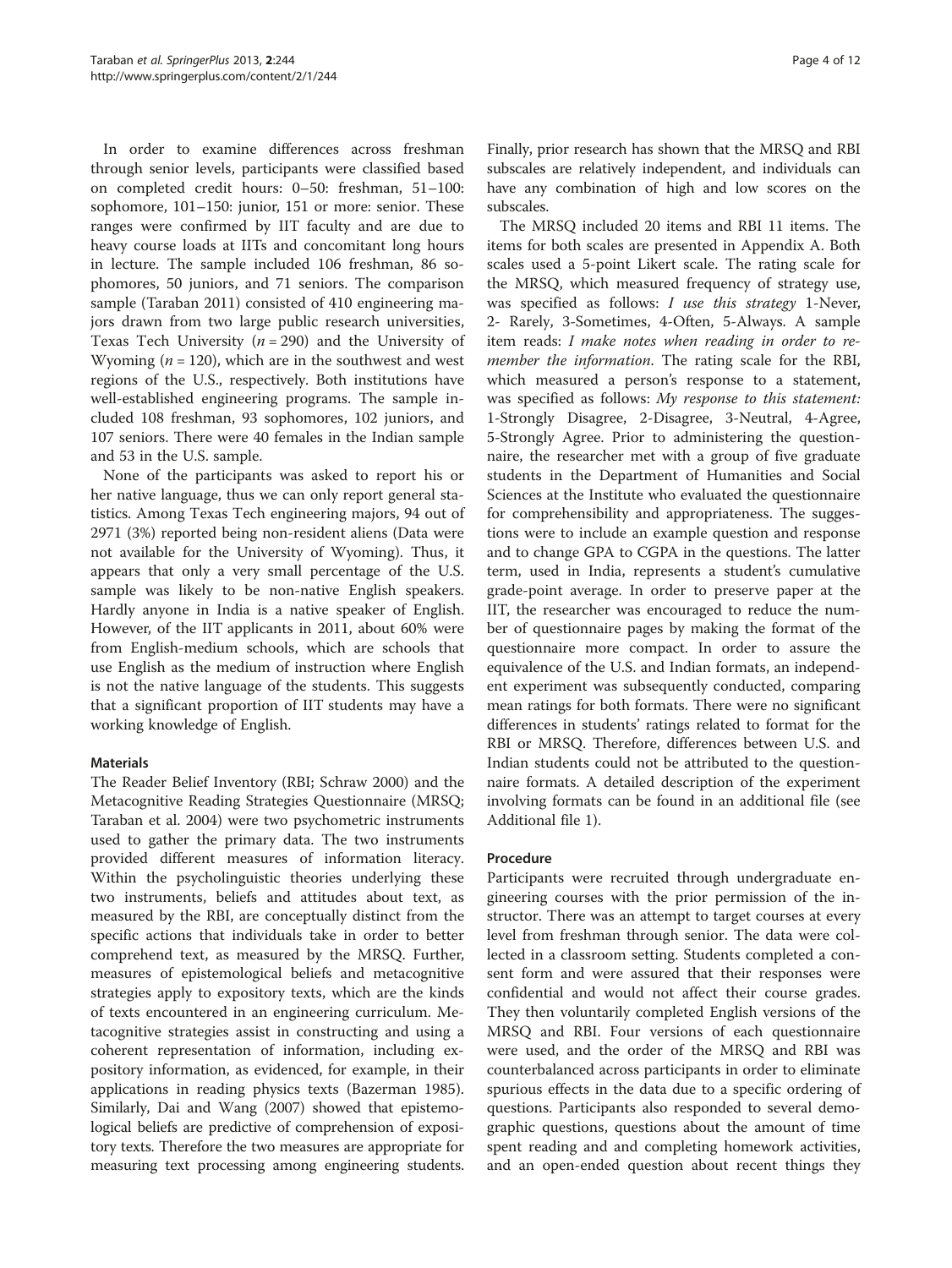read. The instructions for the open-ended question were identical to those used with U.S. students, except that Devdas was used instead of Moby Dick, the former more familiar to Indian students. The instructions for the open-ended question were as follows:

List 3 recent and specific purposes or reasons for reading as part of your academic work. Avoid general responses like 'to learn more.' Acceptable responses are 'I read the Sharat Chandra Chattopadhyay novella Devdas for Humanities class.' 'I read Ch. 3 in my Chemistry textbook in order to answer a problem set.'

The U.S. and Indian instructions directed the students to respond to the questionnaire items with respect to 'reading materials for school', and to the open-ended question with respect to their 'academic work'. This was done to gather data specifically related to the academic culture at the respective institutions. Demographic questions, questions about time spent reading and completing homework, and open-ended questions always appeared at the end of the survey. The completed materials were returned to the researcher and participants were debriefed and dismissed.

#### Confirmatory factor analysis and Cronbach's alpha

Prior to analyzing the data, validity and reliability were assessed to gauge the appropriateness of scales for use with Indian engineering students. Validity is concerned with the extent to which the scales measured the mental constructs they were intended to measure. Reliability is concerned with whether the scales measured constructs consistently. The unidimensionality of scales, related to their validity, was assessed through the application of confirmatory factor analyses. The internal consistency of items in measuring a construct was estimated by computing Cronbach's coefficient alpha.

Confirmatory factor analyses provide stringent tests of scale dimensionality because they require that the patterns of variable and factor relations be specified a priori in the form of hypotheses, which are then tested statistically, either confirming or disconfirming the hypothesized variable and factor relations. Confirmatory factor analyses are appropriate and recommended when verifying the applicability of a questionnaire to a new cohort of students (Brown [2006](#page-10-0)). To test the scale models, three goodness-of-fit measures were employed: the Standardized Root Mean Square Residual (SRMR; Brown [2006\)](#page-10-0), the Comparative Fit Index (CFI; Bentler [1990\)](#page-10-0), and the Root Mean Square Error of Approximation (RMSEA, Steiger [1990](#page-11-0)). These measures represent one index from each of three classes of fit measures: absolute, comparative, and parsimony, respectively. Acceptable values for these measures have been debated in the literature (e.g., Marsh et al. [2004\)](#page-11-0), however, an acceptable fit of a model to observed data has been associated with the following values: SRMR values close to .08 or below; RMSEA values close to .06 or below; and CFI values of .95 or greater (Brown [2006;](#page-10-0) Hu and Bentler [1999](#page-11-0)). The MRSQ and RBI models were deemed to have a good fit to the data if these three criteria were met, although it is important to note that these goodness-of-fit measures are meant to function as "rules-of-thumb" rather than "golden rules" that specify absolute cutoff levels (Marsh et al. [2004\)](#page-11-0). Others, for instance, have set an acceptable cutoff for the CFI at 0.80 (Meyers et al. [2006](#page-11-0)).

The previous results from the tests with U.S. students (Taraban [2011](#page-11-0)) are presented here for convenience. For the U.S. cohort, the following was found. For the MRSQ, the three critical indices for goodness-of-fit were a  $SRMR = .061$ ,  $CFI = .854$ , and  $RMSEA = .056$ . For the RBI, the three critical outcomes were a SRMR = .047,  $CFI = .940$ , and  $RMSEA = .036$ . For the Indian cohort, for the MRSQ, the three critical indices for goodnessof-fit were a  $SRMR = .067$ ,  $CFI = .810$ , and  $RMSEA =$ .055. For the RBI, the three critical outcomes were a  $SRMR = .060$ ,  $CFI = .820$ , and  $RMSEA = .047$ . In three of four tests, the CFI measure was lower than the stringent .95 criterion, but within the .80 criterion. The three indices together suggested acceptable fits. Standardized factor loadings of items for nearly all the variables were statistically significant at  $p < .05$  (one item in each model in the Indian tests > .05). The goodness-of-fit statistics and significant factor loadings confirmed that the MRSQ and RBI subscales were unidimensional and measured the intended mental constructs.

In the data involving U.S. engineering students, Cronbach's alphas were .80 and .81 for the analytic and pragmatic subscales, respectively, and .53 and .68 for the transaction and transmission subscales, respectively. In the current Indian data, Cronbach's alphas were .69 and .76 for the analytic and pragmatic subscales, respectively, and .35 and .56 for the transaction and transmission subscales, respectively. The low alpha for the transaction scale (.35) was surprising and prompted additional investigation. Two of the five transaction questions had leptokurtic distributions, which tend to underestimate the true Cronbach alpha (Bay [1973](#page-10-0); Sheng and Sheng [2012\)](#page-11-0). Further, the Indian data were not normally distributed, based on Kolmogorov-Smirnov tests. Cronbach's alpha is not recommended for establishing reliability with non-normal data (Sheng and Sheng [2012](#page-11-0)), thus the results need to be viewed with caution. Consistent with the high mean ratings by Indian students for transaction beliefs (see Figure [1\)](#page-5-0), transaction question ratings are strongly negatively skewed, indicating a preponderance of high ratings.

#### Questionnaire scoring and statistical methods

Each questionnaire was scored by taking the average of the ratings for each subscale (e.g., the analytic subscale).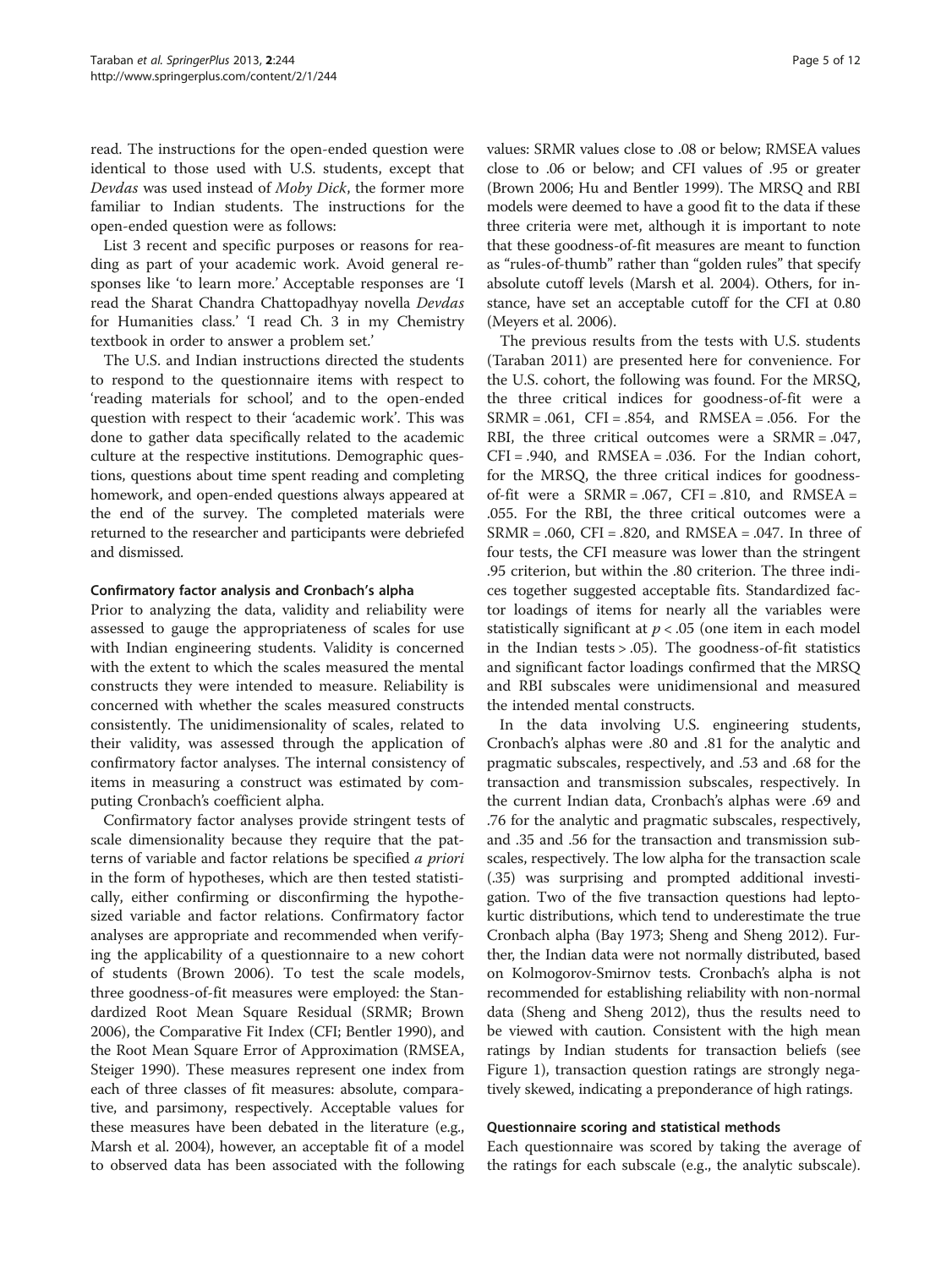<span id="page-5-0"></span>

In the analyses of the MRSQ and RBI data, academic level (freshman through senior) based on completed credits is a between-subjects variable. Subscale ratings are within-subjects variables. Thus, the analysis of variance (ANOVA) used a mixed model design appropriate for these data. Non-parametric statistical methods were applied when there were doubts about the normal distribution of the data.

## Results

#### Metacognitive strategy use

Hypotheses were tested using ANOVAs to find out the main and interaction effects of interest. The results for the MRSQ are discussed first. Figure 2 shows the U.S. and the Indian data. Hypothesis 1 that students' reports of pragmatic strategy use would predominate over analytic strategy use for Indian students was not supported. Rather, students reported more frequent application of analytic strategies than pragmatic strategies  $F(1, 312) =$ 

30.49,  $p < .001$ ]. Hypothesis 2 that Indian students would report more frequent use of pragmatic strategies than U.S. students reported was supported  $[F(1, 721) = 128.36,$  $p < .001$ . Hypothesis 3 of more growth in reports of use of both strategies by Indian students compared to U.S. students' reports was evaluated through a 2 (Country: U.S., India)  $\times$  2 (Strategy: analytic, pragmatic)  $\times$  4 (Level: freshman, sophomore, junior, senior) ANOVA. There was a significant effect for Country  $[F(1, 715) = 146.62,$  $p < .001$  and for Level  $[F(3, 715) = 3.19, p = .023]$ , but not for the Country X Level interaction  $[F(3, 715) = 0.85, ns]$ , nor for the Country X Strategy X Level interaction  $[F(3, 715) = 1.54, ns]$ , showing that strategy growth of Indian students did not exceed that of U.S. students. An examination of Figure 2 shows that strategy-use growth for U.S. and Indian students was due largely to students' reports of growth in the use of pragmatic strategies. Additional analyses revealed that Indian students reported applying analytic strategies more frequently than

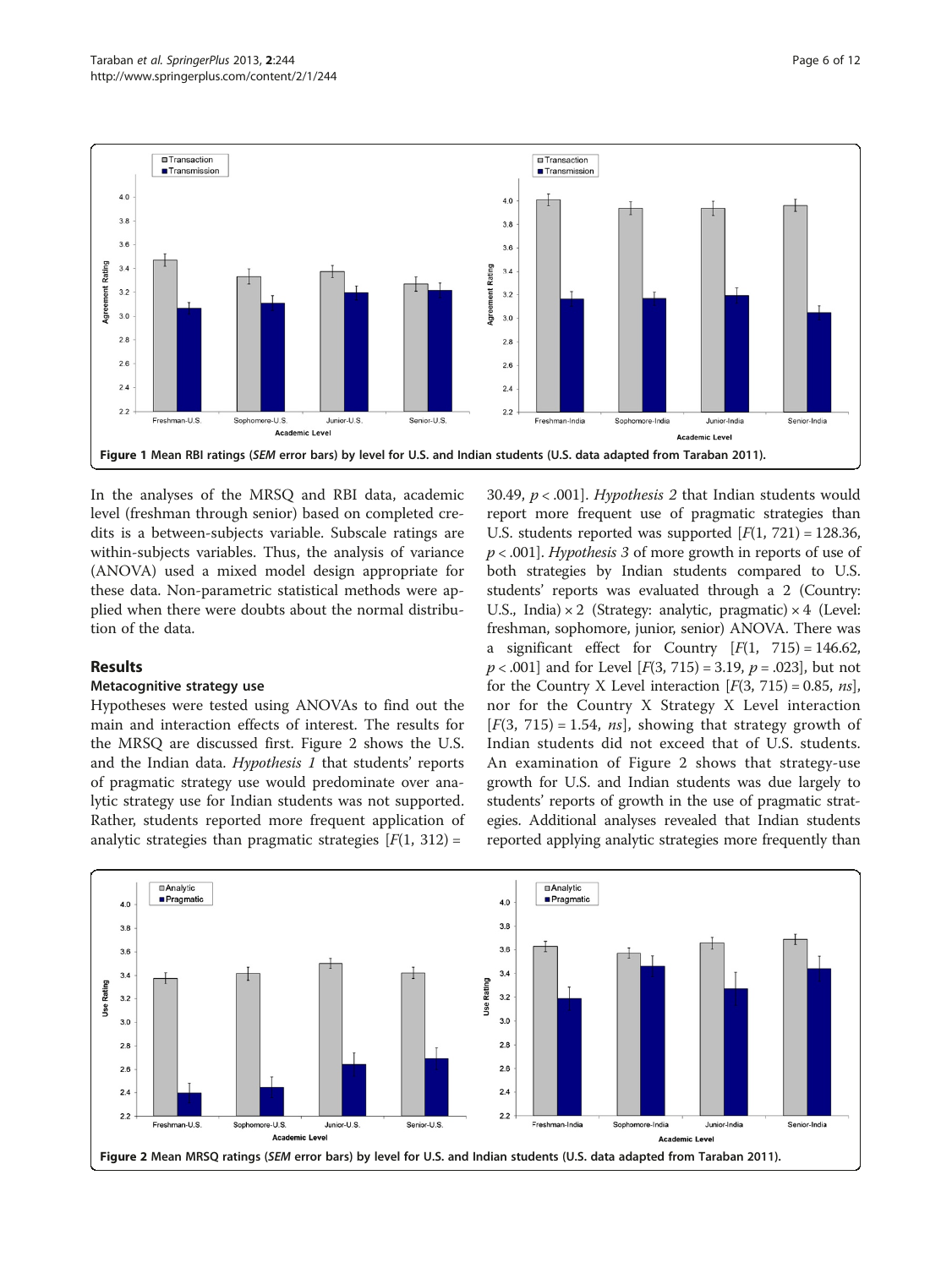U.S. students reported using these strategies  $[F(1, 721) =$ 35.52,  $p < .001$ ]. The difference between the reported use of analytic and pragmatic strategies was smaller for Indian students ( $M = 0.30$ ) than for U.S. students ( $M = 0.88$ ) [ $F(1, 1)$ ]  $721$ ) = 63.61,  $p < .001$ ], suggesting that Indian students made frequent use of both types of strategies in contrast to U.S. students who showed a relative bias for analytic strategies over pragmatic strategies.

#### Reader beliefs

Figure [1](#page-5-0) shows the U.S. and the Indian data on RBI. A 2 (Country: U.S., India)  $\times$  2 (Belief: transaction, transmis $sion) \times 4$  (Level: freshman, sophomore, junior, senior) ANOVA showed a main effect for Country  $[F(1, 715) =$ 103.55,  $p < .001$ , for Belief  $[F(1, 721) = 288.54, p < .001]$ , and interaction effect for Country X Belief  $[F(1, 721) =$ 98.87,  $p < .001$ ]. U.S. and Indian students did not differ in their ratings of transmission beliefs; however, Indian students affirmed transaction beliefs more strongly than U.S. students, as shown by the significant interaction. Hypothesis 4 that Indian students would affirm transmission beliefs over transaction beliefs was not supported. Hypothesis 5 that U.S. students' affirmation of transaction strategies would exceed Indian students' affirmation of these strategies was also not supported. Hypothesis 6 that ratings of transaction and transmission beliefs would converge for Indian students, from freshman through senior years, as is evident in Figure [1](#page-5-0) for U.S. students and reported in Taraban [\(2011](#page-11-0)), was not supported. Consistent with the finding in Taraban ([2011\)](#page-11-0), the Country  $\times$  Belief  $\times$ Level interaction was marginally significant  $[F(3, 715) =$ 2.34,  $p = .072$ .

## Academic times

The questionnaires that were administered to U.S. and Indian students included open-ended questions about their academic reading materials and activities. The responses to one set of questions asked students to report on times spent in a variety of academic activities (Note that the questions were intentionally not designed to probe mutually exclusive activities). U.S. students reported spending significantly more time doing homework and answering questions from the textbook, while Indian students reported spending significantly more time reading textbooks and other materials, like handouts, manuals, and novels (Table 1).

The temporal data for each participant were correlated with each participant's MRSQ and RBI scores. Examining Table [2,](#page-7-0) analytic strategy use was directly related with five of the six measures of time for Indian students, but only marginally for one measure of time for U.S. students. These positive correlations indicated that the more time students spent reading textbooks and other materials, like handbooks and novels, answering textbook

#### Table 1 Mean times for academic activities for U.S.  $(N = 410)$  and Indian  $(N = 313)$  engineering students

| On average, each day I spend an average U.S. <sup>a</sup><br>of minutes    |        |       | Indian p-value <sup>b</sup> |
|----------------------------------------------------------------------------|--------|-------|-----------------------------|
| Doing homework                                                             | 122.48 | 44 14 | .001                        |
| Reading textbooks for my classes                                           | 36.68  | 42.28 | .029                        |
| Reading other printed materials for<br>my classes (e.g., novels, handouts) | 19.86  | 3226  | .001                        |
| Answering assigned questions from<br>the textbook                          | 68.13  | 22.44 | .001                        |
| Writing papers for my classes                                              | 16.89  | 14.26 | .079                        |
| Working on projects for my classes                                         | 31.81  | 32.28 | .284                        |

<sup>a</sup>U.S. data adapted from Taraban [\(2011\)](#page-11-0). <sup>b</sup> p-values (two-sided) based on<br>Mann-Whitney *U* test for differences between mean ranks. Significant va

Mann–Whitney U test for differences between mean ranks. Significant values are bolded.

questions, writing papers, and working on projects, the higher was their use of analytic comprehension strategies. The pattern was repeated for pragmatic strategies, with six out of six significant correlations for Indian students compared to three of six significant correlations and one marginal correlation for U.S. students. As already reported, Indian students reported significantly more use of analytic and pragmatic strategies than U.S. students, and the correlations linked those cognitive behaviors to academic work. A similar pattern was observed for transaction beliefs.

#### Reading materials

U.S. and Indian students were asked to list three pieces that were read recently for academic work and the reasons for reading those materials. As shown in Table [3](#page-8-0), Indian students listed fiction, manuals, reference books, magazines, and newspapers, significantly more often than U.S. students. U.S. students listed textbooks significantly more often than Indian students. Regarding purposes for reading, Indian students listed reading for exams, quizzes, for presentations or projects, and to learn about current events and to fulfill curiosity, significantly more often than U.S. students. U.S. students listed reading to answer homework sets and knowledge beyond the taught-materials more often than Indian students.

#### **Discussion**

This study compared U.S. and Indian engineering students' use of metacognitive strategies and their epistemic beliefs about text in academic settings. It is the first study of its kind to address the question of whether non-native speaking engineering students are inherently disadvantaged in information literacy and, by implication, in the global workplace. The hypothesis, motivated by findings in the published literature, was that Indian students, for whom English is not a native language, would be challenged by processing information in English.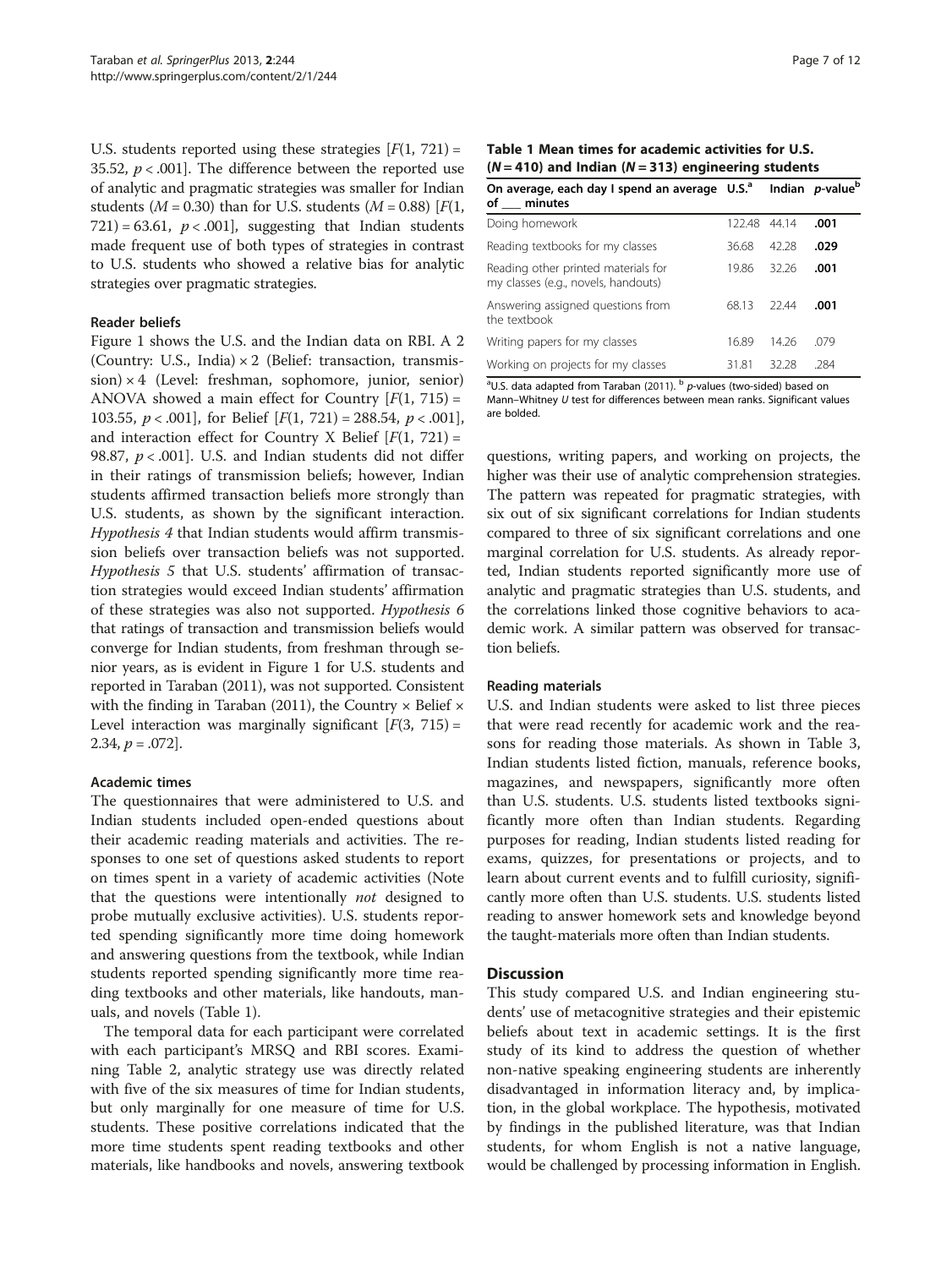<span id="page-7-0"></span>

| Table 2 Spearman correlation coefficients for U.S. ( $N = 410$ ) and Indian ( $N = 313$ ) engineering students |  |  |  |
|----------------------------------------------------------------------------------------------------------------|--|--|--|
|----------------------------------------------------------------------------------------------------------------|--|--|--|

| On average, each day I spend an average of <u>minutes</u>               | Analytic          |                  | Pragmatic                   |               | Transaction      |               | <b>Transmission</b> |               |
|-------------------------------------------------------------------------|-------------------|------------------|-----------------------------|---------------|------------------|---------------|---------------------|---------------|
|                                                                         | U.S. <sup>a</sup> | Indian           | U.S.                        | Indian        | U.S.             | Indian        | U.S.                | Indian        |
| Doing homework                                                          | .021              | .073             | $^{b}$ .171 <sup>.001</sup> | $.176^{.002}$ | .043             | .004          | .041                | $.149^{.008}$ |
| Reading textbooks for my classes                                        | .036              | $.159^{.005}$    | $.272^{.001}$               | $.168^{.003}$ | .057             | $.124^{.028}$ | .070                | $.105^{.063}$ |
| Reading other printed materials for my classes (e.g., novels, handouts) | .049              | $.150^{.008}$    | $.161^{.001}$               | $.110^{.050}$ | $.093 \cdot 059$ | $.129^{.023}$ | $-003$              | 074           |
| Answering assigned questions from the textbook                          | $-0.018$          | $.208^{.001}$    | $.083^{.094}$               | $.136^{.016}$ | $-0.51$          | $.102^{.071}$ | .064                | .052          |
| Writing papers for my classes                                           | 091.064           | $.130^{.022}$    | .063                        | $.157^{.005}$ | $-0.04$          | $.214^{.001}$ | $-0.049$            | $.136^{.016}$ |
| Working on projects for my classes                                      | .065              | $.133 \cdot 018$ | .079                        | $.159^{.005}$ | .014             | 099.080       | .048                | $-016$        |

<sup>a</sup>U.S. data adapted from Taraban [\(2011](#page-11-0)). <sup>b</sup>p-values signifying the significance of the correlations are shown as superscripts. Two-tailed p-values < .05 are in bold;<br>marginal p-values (.05 < n < .10) are shown but pot bo marginal p-values (.05  $<$  p  $<$  .10) are shown but not bolded.

The results confirmed the hypothesis that Indian engineering students would apply pragmatic processing strategies more frequently than U.S. students. This result is consistent with the data in Vianty [\(2007](#page-11-0)), Razi [\(2010\)](#page-11-0), and Hayati and Shariatifar [\(2009](#page-11-0)) concerning information processing in a non-native language. Pragmatic strategies are used to extract, organize, and retain basic information. It is plausible that Indian students rely more heavily on pragmatic strategies than U.S. students, in part, to compensate for reading outside their native language. The remaining hypotheses were not confirmed. The results showed that Indian students exceeded U.S. students in the use of analytic processing strategies. They also exceeded U.S. students in the affirmation of transaction beliefs. These latter effects implied that Indian students were more likely than U.S. students to actively process information through the application of metacognitive strategies, and to interpret, evaluate, critique, and respond to information, rather than simply accept information on the authority of the author.

Several questions asked students about the amount of time they spent engaged in academic activities. The significant positive correlations of these temporal data with the MRSQ and RBI subscales provided some validation for the scales themselves. Importantly, in relation to the pedagogical and cultural issues at hand, the correlations indicated that the demands placed on students through a curriculum, and students' use of academic resources in the pursuit of academic goals, were positively associated with the application of metacognitive strategies and with critical and analytic thinking. For U.S. students, these associations were not nearly as reliable as they were for Indian students (as indicated by the magnitude of the correlations and strength of the  $p$ -values), implying that Indian students' beliefs about information and their application of information-processing strategies were more tightly aligned with their engagement in typical academic activities.

Overall, Indian students read a wider variety of materials compared to U.S. students. These materials, like handbooks, reference books, and newspapers, may have naturally encouraged Indian students to read more reflectively,

analytically, and critically. These differences in kinds of reading materials and purposes for reading may help to account for higher use of analytic and pragmatic strategies, and stronger affirmations of transaction beliefs, for Indian students compared to U.S. students. These data imply that analytic and pragmatic comprehension strategies and a transaction orientation to knowledge develop through extensive reading that goes beyond course textbooks and that involves additional goals besides those associated with completing textbook homework.

Academic norms and expectations -- the demands faculty and the curriculum place on students -- significantly determine the development of critical and analytic approaches to information. These curricular practices are not the same from one culture to the next (Bielenberg [2011](#page-10-0)), specifically, in the kinds of information that students process and the activities that faculty build around those materials. Overall the findings here and elsewhere provide support for ongoing initiatives to include more design projects, problem-based learning, cooperative education (co-op) experiences, and professional internships in engineering programs in order to continue to develop students' abilities to analyze, interpret, critique, and respond personally to information, particularly in the context of ambiguity and the ill-defined problems that characterize professional practice (Felder and Brent [2004a](#page-10-0), [b](#page-11-0); Marra and Palmer [2004](#page-11-0)).

In terms of the broad implications of these findings, the high achievements of Indian students in applying analytic strategies and affirming transaction beliefs beyond the levels of native speakers set a useful benchmark for all engineering undergraduates. Some instructional interventions have been successful in boosting metacognitive processing (Razi [2010\)](#page-11-0) and critical thinking (Pavelich and Moore [1996\)](#page-11-0). These interventions show that facilitating and supporting deliberate growth in information literacy is a viable possibility. Recommendations in Educating the Engineer of 2020 (National Academy of Engineering [2004](#page-11-0)) include providing engineering majors with more breadth in the humanities. Including humanities courses across the freshman through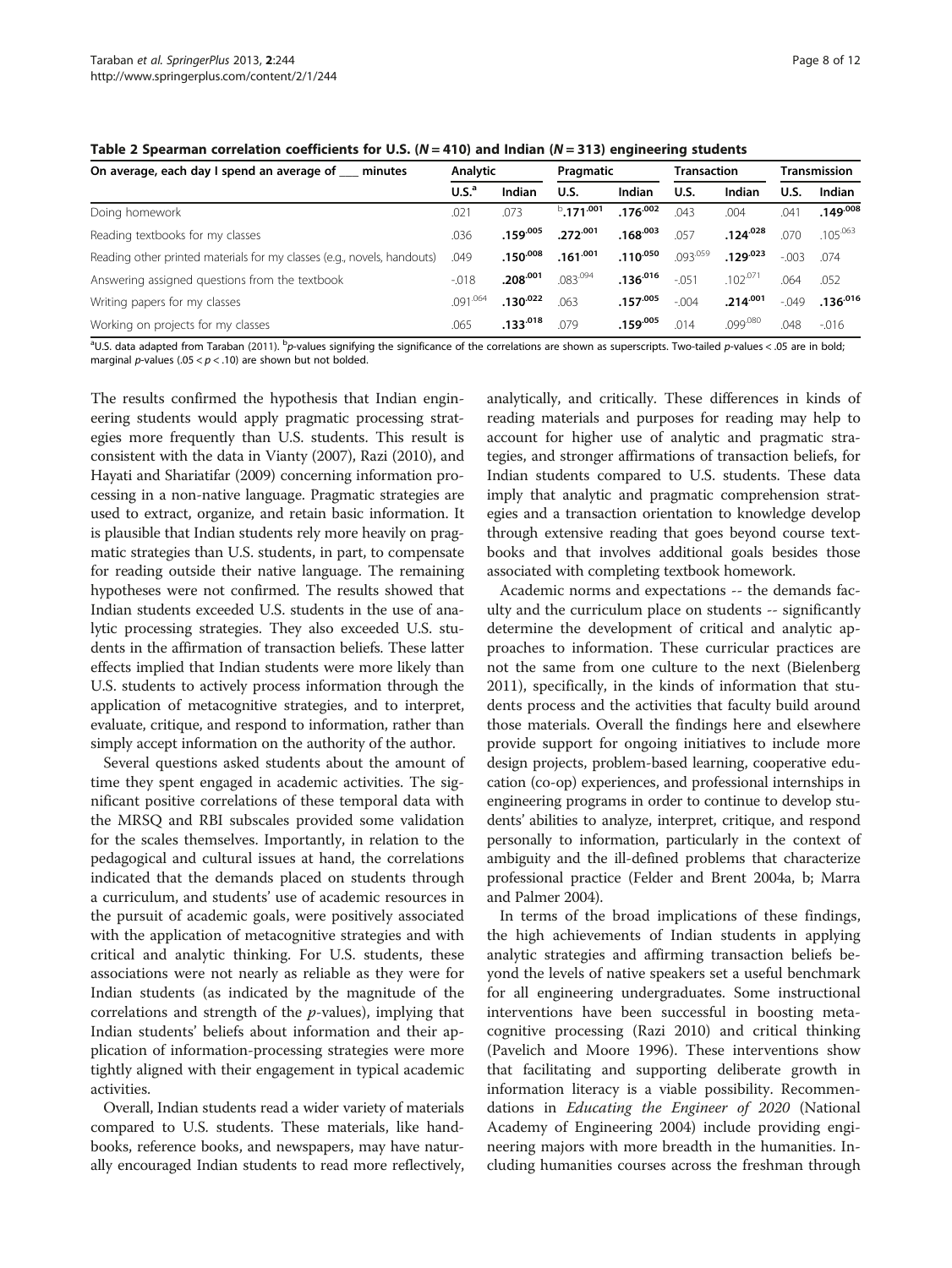|                               | <b>Primary Sources</b>               |                     |                 |                 | <b>Secondary Sources</b>                        |         |         |                        |                                      |                          |            |  |
|-------------------------------|--------------------------------------|---------------------|-----------------|-----------------|-------------------------------------------------|---------|---------|------------------------|--------------------------------------|--------------------------|------------|--|
|                               | <b>Non-Fiction</b>                   | Journal/<br>Article | Fiction         | <b>Textbook</b> | Manual;<br>Handbook;<br>Guidebook;<br>Reference | Website | Handout | Magazine;<br>Newspaper | <b>Student Class</b><br><b>Notes</b> | <b>Unknown</b><br>Source | <b>SUM</b> |  |
| Indian<br>Students            | 5.33                                 | 4.44                | 13.10           | 52.72           | 6.22                                            | 3.98    | 3.55    | 4.55                   | 5.33                                 | 0.78                     | 100.00     |  |
| U.S.<br>Students <sup>a</sup> | 6.33                                 | 1.04                | 3.92            | 61.69           | 1.94                                            | 1.56    | 2.56    | 1.27                   | 3.46                                 | 15.93                    | 100.00     |  |
| <b>MEAN</b>                   | 5.83                                 | 2.74                | 8.51            | 57.21           | 4.08                                            | 2.77    | 3.06    | 2.91                   | 4.40                                 | 8.36                     | 100.00     |  |
| z-test <sup>D</sup>           | 0.41                                 | n.a.                | $4.36***$ 2.35* |                 | $2.82*$                                         | 1.72    | 0.56    | $2.51*$                | 1.00                                 | n.a.                     |            |  |
|                               | Mean Percent of Purposes for Reading |                     |                 |                 |                                                 |         |         |                        |                                      |                          |            |  |

#### <span id="page-8-0"></span>Table 3 Mean percent of kinds of materials read by Indian ( $N = 313$ ) and U.S. ( $N = 410$ ) engineering students

Answer Question Set/ Homework Exam/ Quiz Essay/ Paper Preview/ Review (Before or after class) Lab Expand Knowledge (Beyond what was presented in class) Applications of what was presented in class. Pragmatic (to some academic end, e.g. raise GPA) Fun/Pleasure Current Events/ Curiosity Presentation/ SUM Project Indian Students 7.66 33.30 0.44 13.54 2.44 8.44 0.22 6.88 18.42 8.66 100.00 U.S. Students 31.94 22.64 2.37 6.46 0 23.24 0.76 4.37 4.79 3.43 100.00 MEAN 19.80 27.97 1.41 10.00 1.22 15.84 0.49 5.63 11.61 6.05 100.00 z-test 7.80\*\*\* 2.91\*\* n.a. 3.23\*\* n.a. 5.13\*\*\* n.a. 1.29 5.61\*\*\* 2.89\*\*

<sup>a</sup>U.S. data adapted from Taraban [\(2011\)](#page-11-0). <sup>b</sup>The z-test is a difference test for two proportions, here comparing Indian and U.S. students columnwise. <sup>c</sup>Because of statistical restrictions, tests were not conducted if eith percent was based on a frequency less than 5. A p-value is considered significant if less than .05. Tests are two-tailed.

\*\*\*  $p < .001$ .

\*\*  $p < .01$ .

 $*_{p}$  < .05.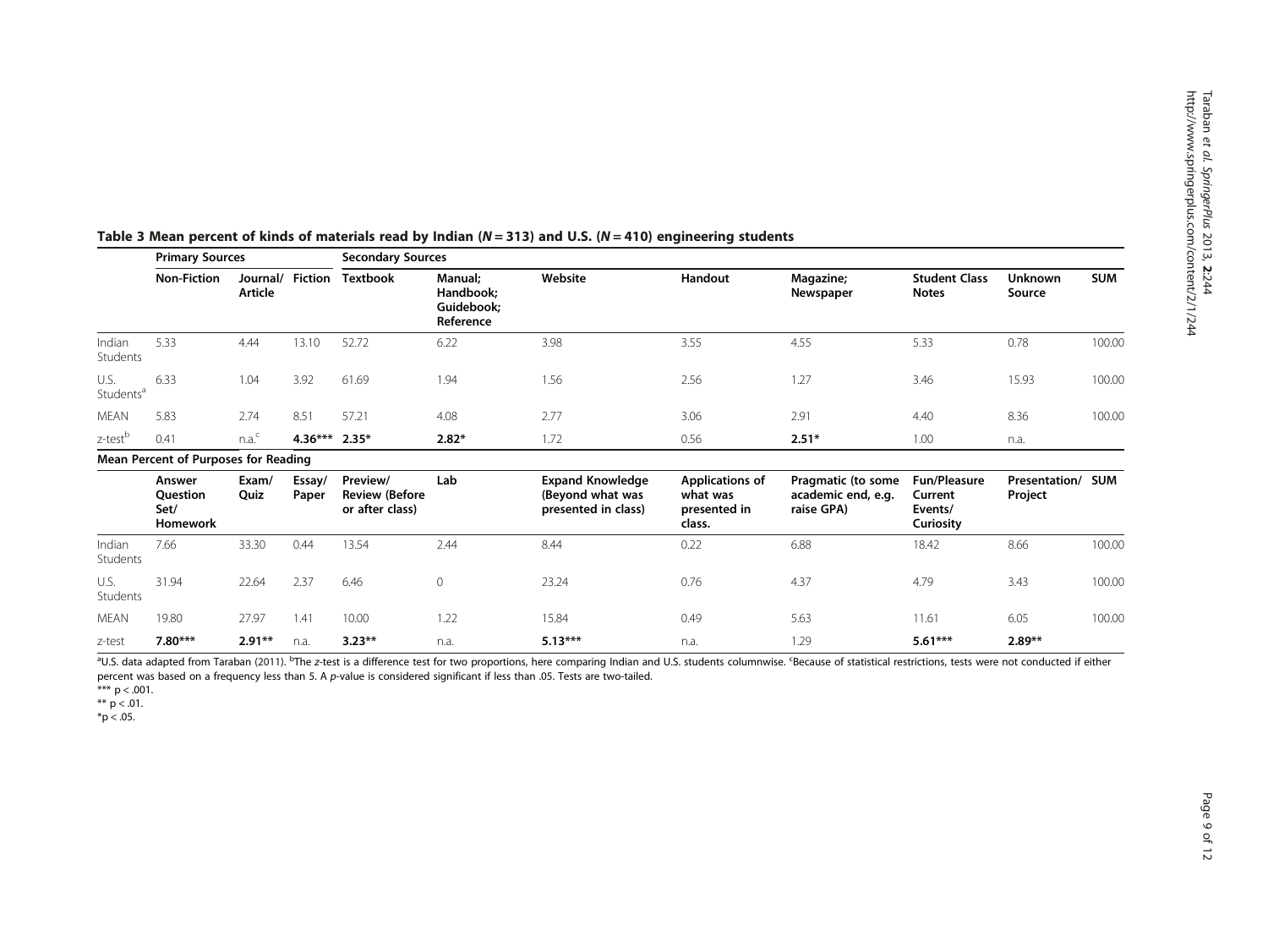<span id="page-9-0"></span>senior years, particularly courses that include materials besides textbooks, may help students retain and develop a transactional and constructivist orientation to information and knowledge to a larger extent than is currently occurring. It may also assist them in more deeply appreciating the environmental, social, ethical, and political obligations that come with professional practice. There is a wealth of expository materials available to engineering students that probe humanistic issues, including sustainability, ethics, diversity, equality, gender, and social justice.

## Conclusions

The present study used a cross-sectional sample of IIT students who were working academically in a non-native language. A limitation to this study is that these Indian students represent a highly-select group in terms of motivation and ability. These students spoke more than one language, had mostly native-like English ability, and were avid readers. Therefore, the results reflect the performance of a sample with high-level English ability, albeit a non-native language. Future research should collect additional samples at other levels of ability and for other language groups. Non-native speakers of a language who do not have extensive exposure to that language may struggle to apply analytic strategies and transaction beliefs. Put differently, the results reported by Vianty ([2007](#page-11-0)) should be replicated with other cohorts of engineering students, specifically Indian students with lower levels of English ability. Nonetheless, the findings from the study here show that one cannot assert generally that non-native speakers will be disadvantaged in information literacy in a non-native language.

There is wide acknowledgement of the value in training engineers as abstract thinkers, high-level problem solvers, and innovators (Gereffi et al. [2008](#page-11-0)) with good critical thinking skills (Bielenberg [2011\)](#page-10-0) and an awareness of the importance of information literacy skills after graduation (Napp [2011](#page-11-0)). There is also recognition of the relevance and importance of developing intercultural communication and interpersonal professional training in order to prepare students for a global workplace (Mossbrucker et al. [2006](#page-11-0)). In order to determine what it means for engineering graduates to be' globally competent" Klein-Gardner and Walker ([2011](#page-11-0)) surveyed participants from academia and industry. The two most important competencies were the ability to communicate across cultures and the ability to appreciate other cultures. Up until now, hardly any research has been done to address the development of information literacy in engineering students. The present work begins to piece together comparisons of how students read and their beliefs about knowledge and information. Future research on information literacy will help to inform curriculum

developers and instructors. The main goal is the development of an informed and capable workforce. It is difficult to conceive of future engineers who are not cognizant of professional and ethical issues and able to reflect on and respond to them responsibly and insightfully. This will depend on a lifelong ability to access and respond effectively to a variety of information sources. Finally, in light of results like those reported here, and additional confirmation, reports in the media that Indian students have weak English language skills may need to be more carefully qualified.

## **Endnotes**

<sup>a</sup>The two pragmatic strategies marked with an asterisk in Appendix A were used more frequently in Bahasa Indonesia than English.

<sup>b</sup>Excluding the two pragmatic strategies marked with an asterisk in Appendix A.

## Appendix A: Metacognitive Reading Strategies Questionnaire (MRSQ) Analytic reading strategies

- 1. As I am reading, I evaluate the text to determine whether it contributes to my knowledge/ understanding of the subject.
- 2. After I have read a text, I anticipate how I will use the knowledge that I have gained from reading the text.
- 3. I try to draw on my knowledge of the topic to help me understand what I am reading.
- 4. While I am reading, I reconsider and revise my background knowledge about the topic, based on the text's content.
- 5. While I am reading, I reconsider and revise my prior questions about the topic, based on the text's content.
- 6. After I read the text, I consider other possible interpretations to determine whether I understood the text.
- 7. As I am reading, I distinguish between information that I already know and new information.
- 8. When information critical to my understanding of the text is not directly stated, I try to infer that information from the text.
- 9. I evaluate whether what I am reading is relevant to my reading goals.
- 10. I search out information relevant to my reading goals.
- 11. I anticipate information that will be presented later in the text.
- 12. While I am reading, I try to determine the meaning of unknown words that seem critical to the meaning of the text.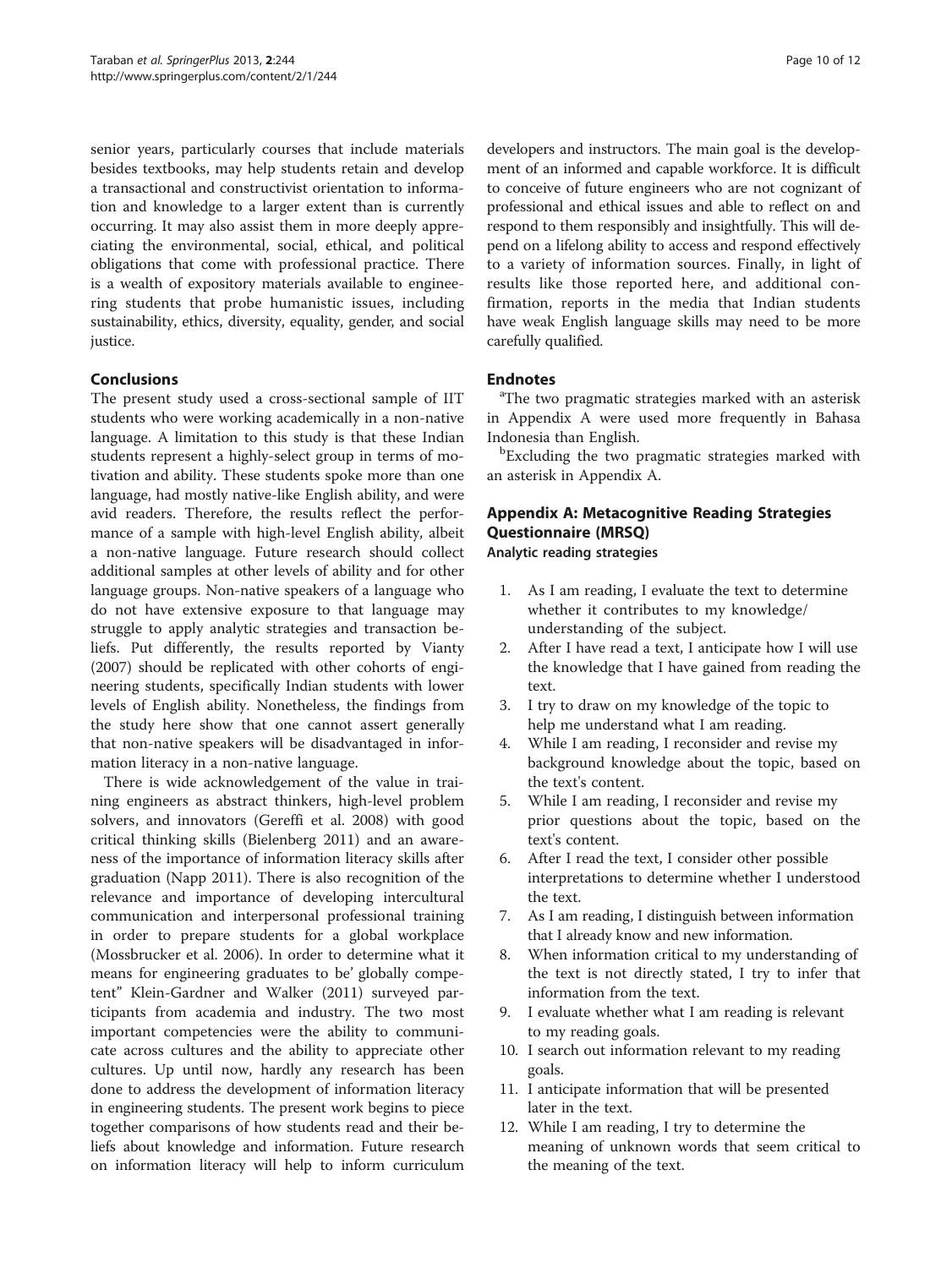- <span id="page-10-0"></span>13. As I read along, I check whether I had anticipated the current information.
- 14. While reading, I exploit my personal strengths in order to better understand the text. If I am a good reader, I focus on the text; if I am good with figures and diagrams, I focus on that information.
- 15. While reading I visualize descriptions to better understand the text.
- 16. I note how hard or easy a text is to read.

## Pragmatic reading strategies

- 17. I make notes when reading in order to remember the information.
- 18. While reading, I underline and highlight important information in order to find it more easily later on.
- 19. While reading, I write questions and notes in the margin in order to better understand the text.
- 20. I try to underline when reading in order to remember the information.
- \*21. I read material more than once in order to remember the information.
- \*22. When I am having difficulty comprehending a text, I re-read the text.

## Reader Belief Inventory (RBI)

## Transaction statements

- \*23. I like the fact that two people can read the same book and disagree about what it means.
- 24. I often have strong emotional responses to what I read.
- 25. When I read, I like to imagine I am living through the experience too.
- 26. I enjoy interpreting what I read in a personal way.
- 27. Reading for pleasure is the best kind of reading.
- 28. I enjoy sharing the thoughts and reactions of characters in a book with others.

## Transmission statements

- 29. The main purpose of reading is to understand what the author says.
- 30. When I read, I try to carry away exactly what the author meant.
- 31. People should agree on what a book means.
- 32. I like books where you know exactly what the author means.
- 33. When I read, I focus on what the author says is important.
- 34. Most books mean exactly what they say.

Notes. Items marked with an asterisk were not used in the analyses and results, based on the recommendations generated in the confirmatory factor analyses in Taraban ([2011\)](#page-11-0). The rating scale for the MRSQ was as follows: I use this strategy 1-Never, 2- Rarely, 3-Sometimes, 4-Often, 5-Always. The rating scale for the RBI was as follows: My response to this statement: 1-Strongly Disagree, 2-Disagree, 3-Neutral, 4-Agree, 5-Strongly Agree. Four items in the RBI (Schraw [2000](#page-11-0)) that did not load (DNL) in excess of .40 on a factor in Taraban ([2011](#page-11-0)) were not used in this study.

## Additional file

[Additional file 1:](http://www.biomedcentral.com/content/supplementary/2193-1801-2-244-S1.doc) Form test to compare U.S. and Indian questionnaire formats.

#### Competing interests

The authors declare that they have no competing interests.

#### Authors' contributions

RT proposed this study as part of a Fulbright research award in order to initiate work on cross-cultural similarities and differences among U.S. and Indian undergraduate engineering students. DS substantively shaped the design of this research and contributed to its implementation, analysis, and interpretation. KO conducted a significant portion of the supplementary experiment verifying the equivalence of questionnaire formats. RT composed the initial manuscript. All authors read and approved the final manuscript.

#### Acknowledgements

This research was supported by a Fulbright-Nehru Research Scholar Award to the first author. We thank Mukesh Biswas, Rhyddhi Chakraborty, Papri Nath, Madhuri Pratap, and Rahul Raj for their assistance in carrying out this study.

#### Author details

<sup>1</sup>Department of Psychology, Texas Tech University, Lubbock, TX, USA. <sup>2</sup>Department of Humanities & Social Sciences, Indian Institute of Technology Kharagpur, West Bengal, India. <sup>3</sup>Department of Psychology, Texas Tech<br>University, Lubbock, TX, USA. <sup>4</sup>Current address: Department of Educational Leadership, Texas Tech University, Lubbock, TX, USA.

#### Received: 2 November 2012 Accepted: 16 May 2013 Published: 27 May 2013

#### References

- Anand G (2011) The Wall Street Journal:A1, A12
- Bay KS (1973) The effect of non-normality on the sampling distribution and standard error of reliability coefficient estimates under an analysis of variance model. Br J Math Stat Psychol 26:45–57
- Bazerman C (1985) Physicists reading physics. Writ Comm 2:3–23
- Bentler PM (1990) Comparative fit indexes in structural models. Psychol Bull 107:238–246
- Bielenberg B (2011) Academic literacy: What is it? And why should design course faculty care? Proceedings of the American Society for Engineering Education Annual Conference & Exposition, Vancouver, BC, Canada
- Brown TA (2006) Confirmatory factor analysis for applied research. Guilford Press, NY Dai DY, Wang X (2007) The role of need for cognition and reader beliefs in
- text comprehension and interest development. Contemp Educ Psychol 32(3):332–347
- Farrell D, Laboissier M, Rosenfeld J, Sturze S, Umezawa F (2005) The emerging global labor market: Part II—the supply of offshore talent. McKinsey Global Institute, San Francisco, CA
- Felder RM, Brent R (2004a) The intellectual development of science and engineering students Part 1: Models and challenges. J Eng Educ 93(3):269–277